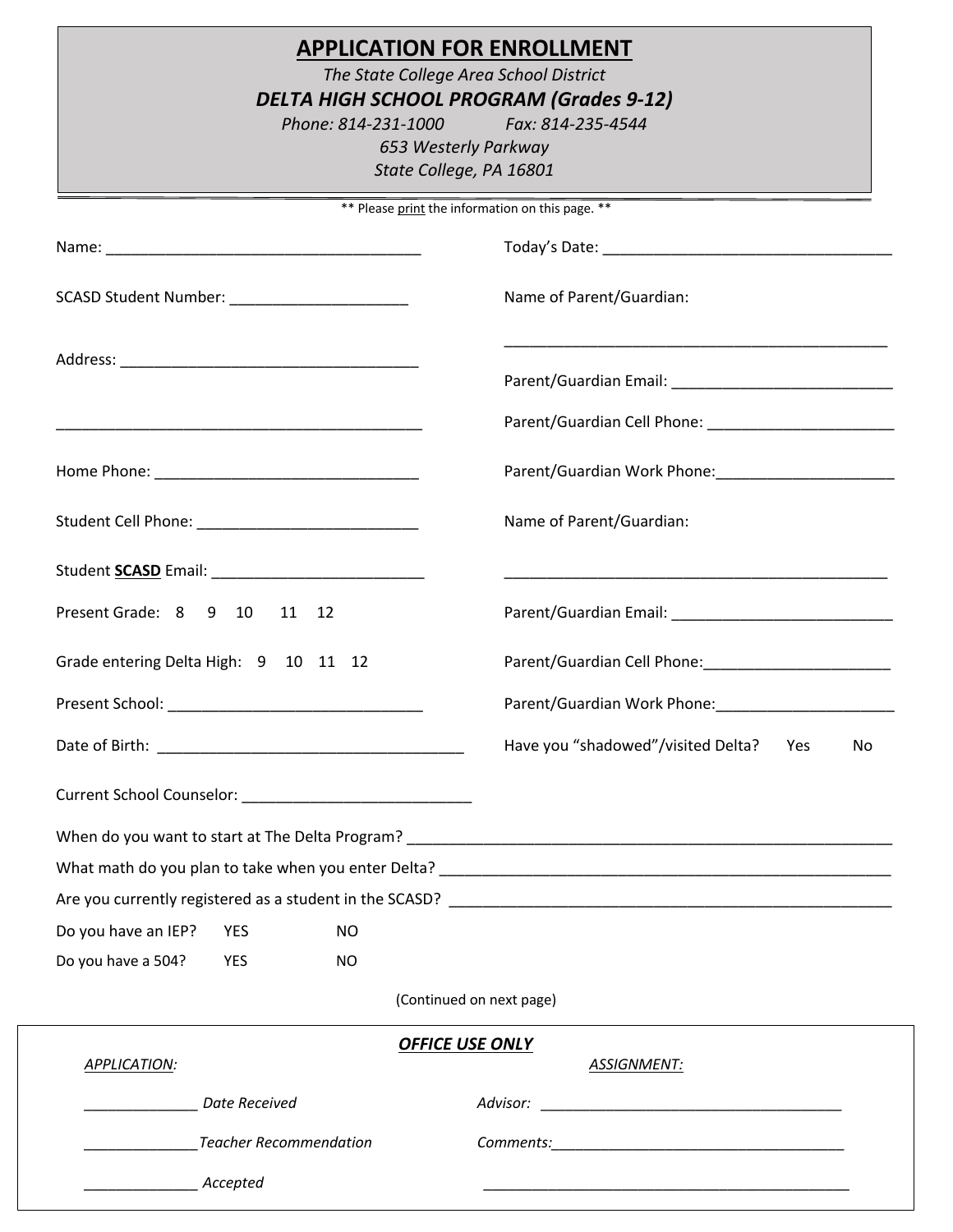This section of the application should be completed **INDEPENDENTLY**. The answers will provide us with some

### **Directions for Student Applicant:**

This section of the application should be completed **INDEPENDENTLY**. The answers will provide us with some information about you. Please respond to all items carefully and completely. Attach additional sheets of paper if necessary.

Why do you want to enroll in the Delta High School Program?  $1.$ 

 $2.$ Describe some of your interests.

What is important for you to learn in school?  $3.$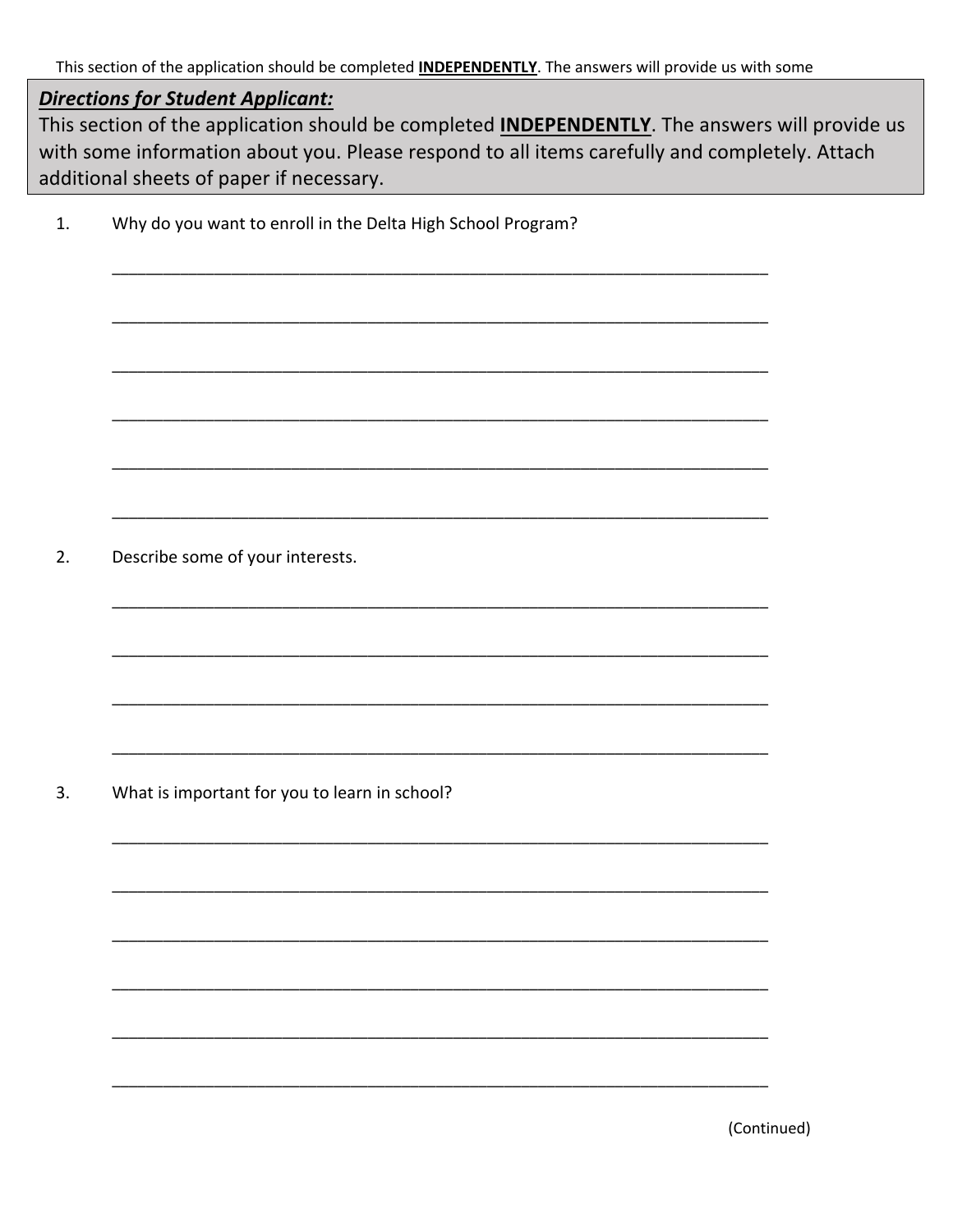| Describe an exciting learning experience you had recently: |  |  |
|------------------------------------------------------------|--|--|
|                                                            |  |  |
|                                                            |  |  |
|                                                            |  |  |
|                                                            |  |  |
|                                                            |  |  |
|                                                            |  |  |
|                                                            |  |  |
|                                                            |  |  |
|                                                            |  |  |
|                                                            |  |  |
|                                                            |  |  |
|                                                            |  |  |
| In what types of situations do you learn best?             |  |  |
|                                                            |  |  |
|                                                            |  |  |
|                                                            |  |  |
|                                                            |  |  |

(Continued)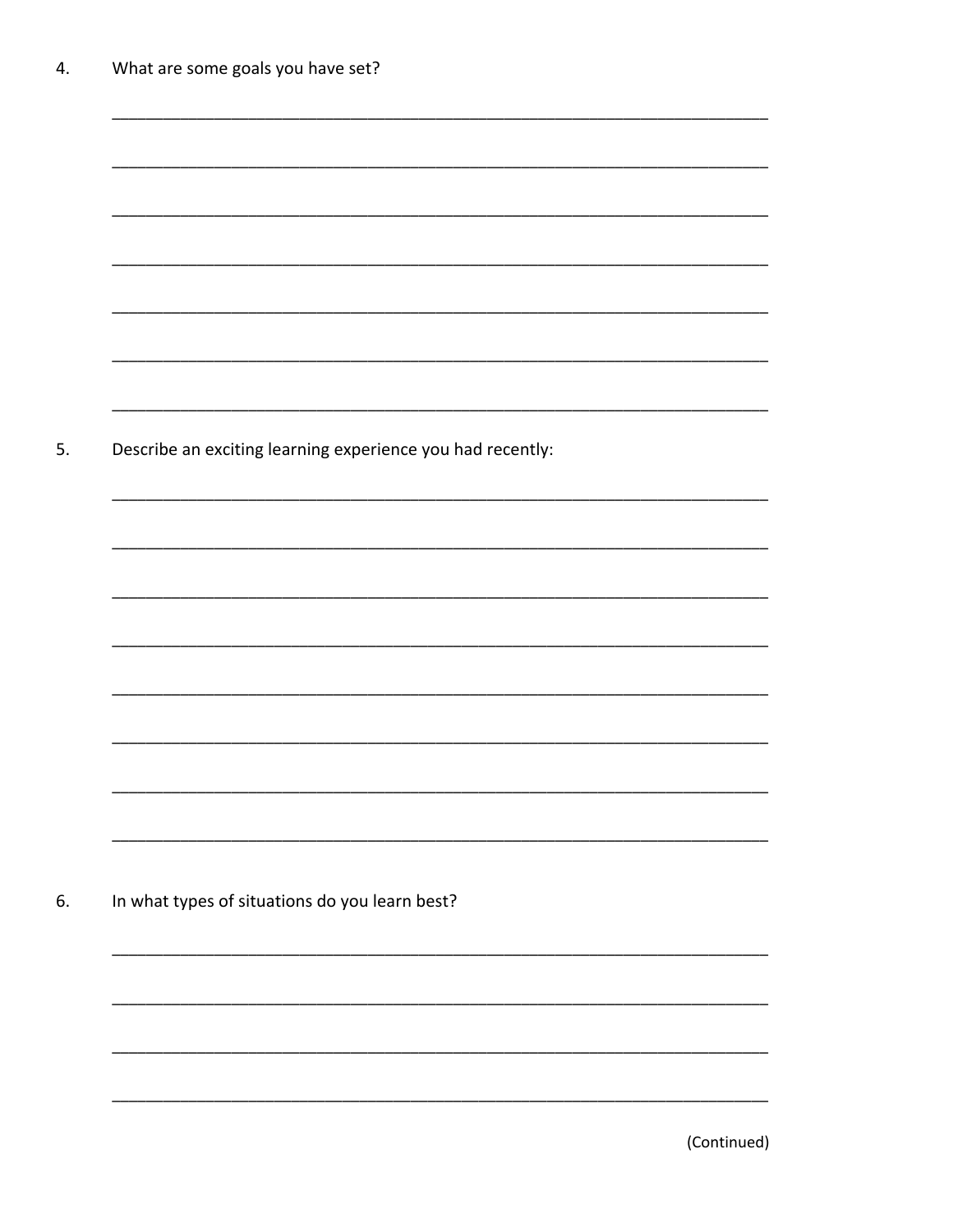|                                                                                                                    | <u> 1989 - Johann Stoff, amerikansk politiker (d. 1989)</u> |  |
|--------------------------------------------------------------------------------------------------------------------|-------------------------------------------------------------|--|
|                                                                                                                    |                                                             |  |
|                                                                                                                    |                                                             |  |
| What skills, talents, or qualities do you possess that would make a positive contribution to The<br>Delta Program? |                                                             |  |
|                                                                                                                    |                                                             |  |
|                                                                                                                    |                                                             |  |
|                                                                                                                    |                                                             |  |
|                                                                                                                    |                                                             |  |
|                                                                                                                    |                                                             |  |
|                                                                                                                    |                                                             |  |
|                                                                                                                    |                                                             |  |
|                                                                                                                    |                                                             |  |
|                                                                                                                    |                                                             |  |
|                                                                                                                    |                                                             |  |
|                                                                                                                    |                                                             |  |
|                                                                                                                    |                                                             |  |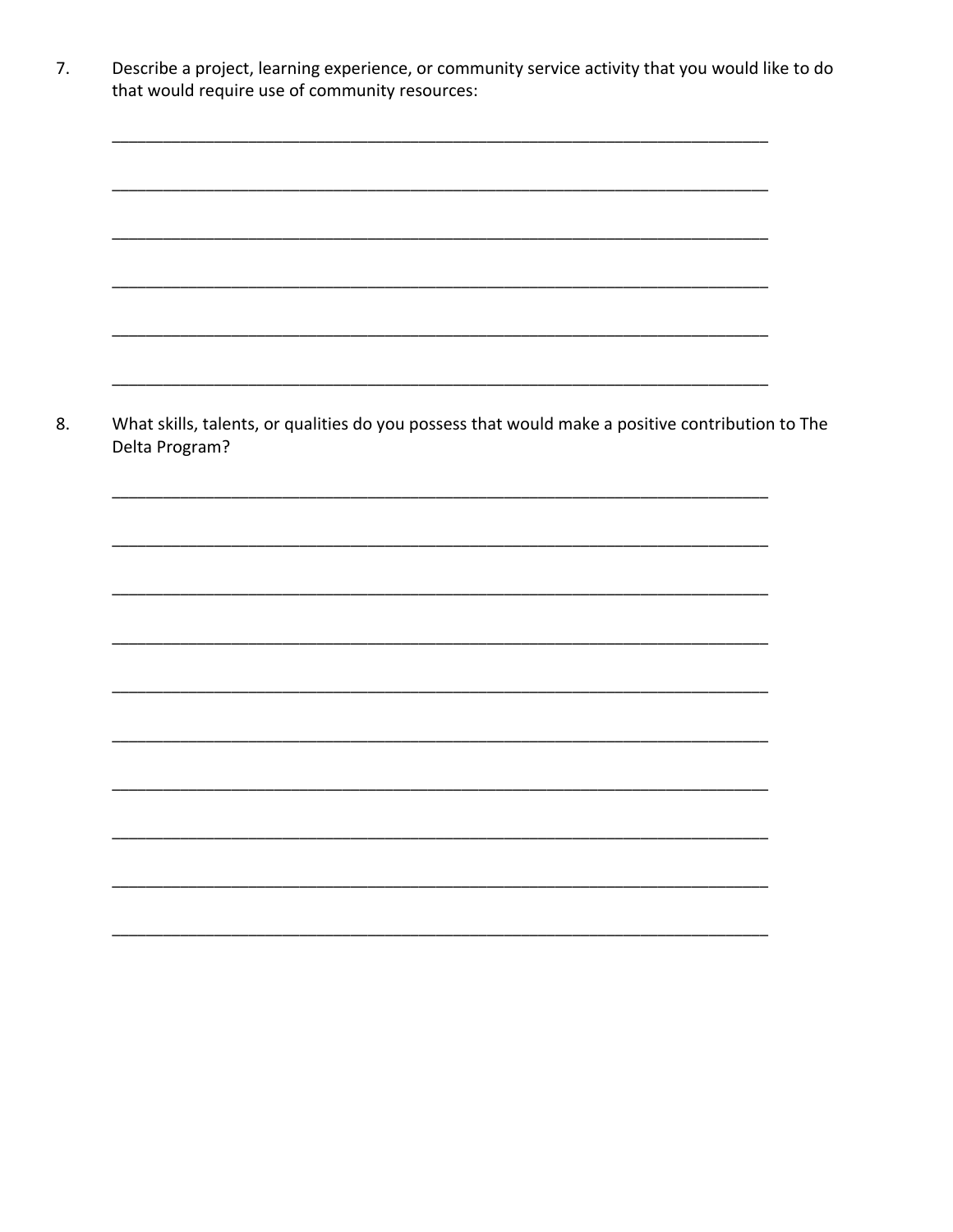### **Please read these "Delta Expectations" and respond in writing**

#### **Every member of Delta has:**

• **the right to** free expression within the bounds of other Delta guidelines, and with the understanding that each person will take into account the sensibilities and personal dignity of others.

\_\_\_\_\_\_\_\_\_\_\_\_\_\_\_\_\_\_\_\_\_\_\_\_\_\_\_\_\_\_\_\_\_\_\_\_\_\_\_\_\_\_\_\_\_\_\_\_\_\_\_\_\_\_\_\_\_\_\_\_\_\_\_\_\_\_\_\_\_\_\_\_\_\_\_\_\_\_\_\_\_\_\_\_\_\_\_

\_\_\_\_\_\_\_\_\_\_\_\_\_\_\_\_\_\_\_\_\_\_\_\_\_\_\_\_\_\_\_\_\_\_\_\_\_\_\_\_\_\_\_\_\_\_\_\_\_\_\_\_\_\_\_\_\_\_\_\_\_\_\_\_\_\_\_\_\_\_\_\_\_\_\_\_\_\_\_\_\_\_\_\_\_\_\_

\_\_\_\_\_\_\_\_\_\_\_\_\_\_\_\_\_\_\_\_\_\_\_\_\_\_\_\_\_\_\_\_\_\_\_\_\_\_\_\_\_\_\_\_\_\_\_\_\_\_\_\_\_\_\_\_\_\_\_\_\_\_\_\_\_\_\_\_\_\_\_\_\_\_\_\_\_\_\_\_\_\_\_\_\_\_\_

\_\_\_\_\_\_\_\_\_\_\_\_\_\_\_\_\_\_\_\_\_\_\_\_\_\_\_\_\_\_\_\_\_\_\_\_\_\_\_\_\_\_\_\_\_\_\_\_\_\_\_\_\_\_\_\_\_\_\_\_\_\_\_\_\_\_\_\_\_\_\_\_\_\_\_\_\_\_\_\_\_\_\_\_\_\_\_

\_\_\_\_\_\_\_\_\_\_\_\_\_\_\_\_\_\_\_\_\_\_\_\_\_\_\_\_\_\_\_\_\_\_\_\_\_\_\_\_\_\_\_\_\_\_\_\_\_\_\_\_\_\_\_\_\_\_\_\_\_\_\_\_\_\_\_\_\_\_\_\_\_\_\_\_\_\_\_\_\_\_\_\_\_\_\_\_

9. Describe how you will practice this guideline:

• **the right to** expect that she/he will be treated with courtesy, respect, and kindness. Feelings, thoughts and opinions will be communicated directly to each other. When conflicts arise, they will be resolved peacefully, privately, and with consideration for others in the school community. **Violence is never acceptable in the Delta community.**

\_\_\_\_\_\_\_\_\_\_\_\_\_\_\_\_\_\_\_\_\_\_\_\_\_\_\_\_\_\_\_\_\_\_\_\_\_\_\_\_\_\_\_\_\_\_\_\_\_\_\_\_\_\_\_\_\_\_\_\_\_\_\_\_\_\_\_\_\_\_\_\_\_\_\_\_\_\_\_\_\_\_\_\_\_\_\_

\_\_\_\_\_\_\_\_\_\_\_\_\_\_\_\_\_\_\_\_\_\_\_\_\_\_\_\_\_\_\_\_\_\_\_\_\_\_\_\_\_\_\_\_\_\_\_\_\_\_\_\_\_\_\_\_\_\_\_\_\_\_\_\_\_\_\_\_\_\_\_\_\_\_\_\_\_\_\_\_\_\_\_\_\_\_\_

\_\_\_\_\_\_\_\_\_\_\_\_\_\_\_\_\_\_\_\_\_\_\_\_\_\_\_\_\_\_\_\_\_\_\_\_\_\_\_\_\_\_\_\_\_\_\_\_\_\_\_\_\_\_\_\_\_\_\_\_\_\_\_\_\_\_\_\_\_\_\_\_\_\_\_\_\_\_\_\_\_\_\_\_\_\_\_

\_\_\_\_\_\_\_\_\_\_\_\_\_\_\_\_\_\_\_\_\_\_\_\_\_\_\_\_\_\_\_\_\_\_\_\_\_\_\_\_\_\_\_\_\_\_\_\_\_\_\_\_\_\_\_\_\_\_\_\_\_\_\_\_\_\_\_\_\_\_\_\_\_\_\_\_\_\_\_\_\_\_\_\_\_\_\_

\_\_\_\_\_\_\_\_\_\_\_\_\_\_\_\_\_\_\_\_\_\_\_\_\_\_\_\_\_\_\_\_\_\_\_\_\_\_\_\_\_\_\_\_\_\_\_\_\_\_\_\_\_\_\_\_\_\_\_\_\_\_\_\_\_\_\_\_\_\_\_\_\_\_\_\_\_\_\_\_\_\_\_\_\_\_\_\_

10. How will you uphold this standard?

(Continued)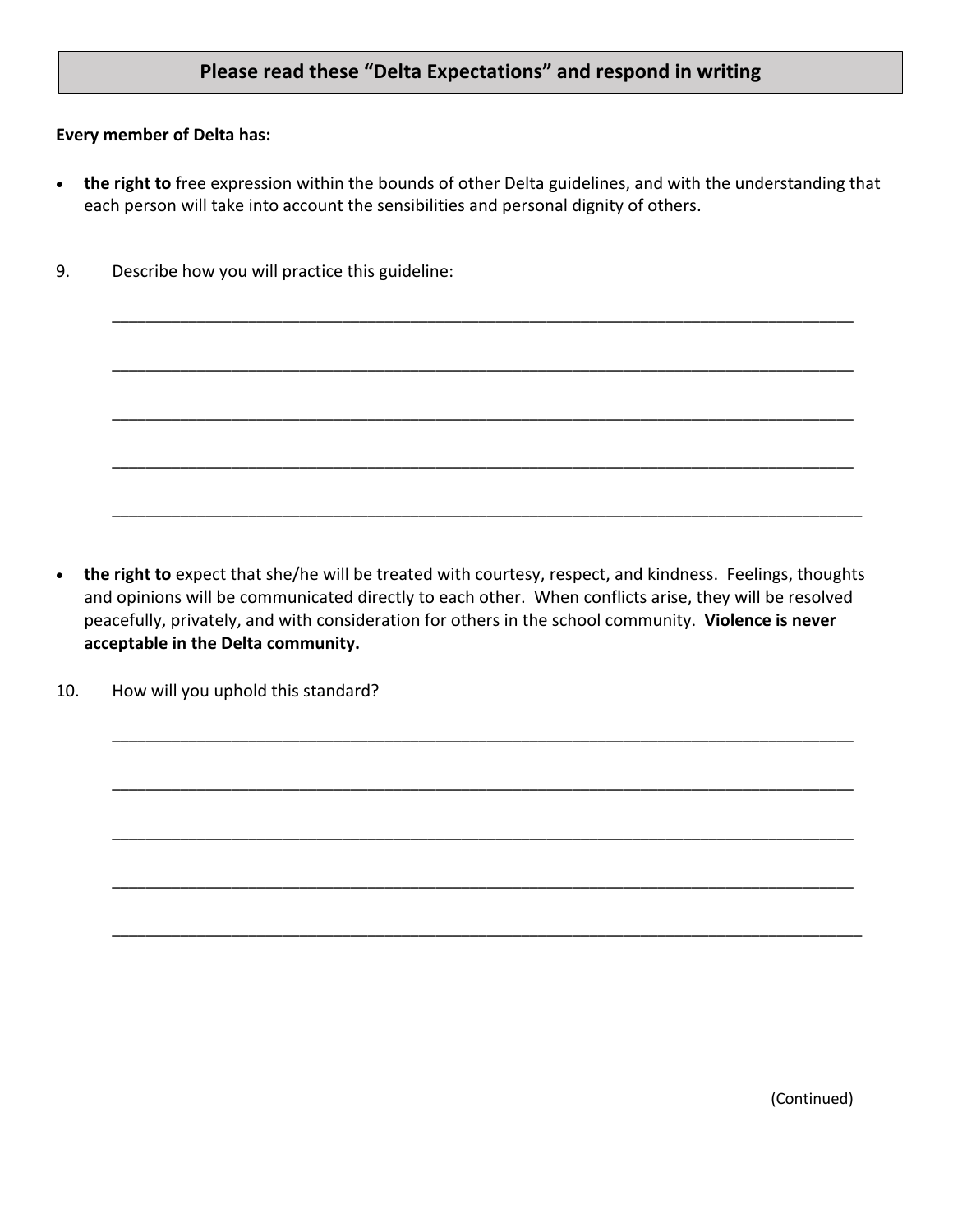- the responsibility to act in ways that support the learning and growth of others. Staff members have a  $\bullet$ special responsibility to be nurturing to students.
- How will you practice to uphold Delta's belief and support the growth of your peers and our staff? 11.

the right to expect that everyone will attend class, everyone will be on time, everyone will be prepared,  $\bullet$ and everyone will be attentive.

12. Why is this expectation vital?

- the responsibility to act in an appropriate manner in the community at large, remembering that individual  $\bullet$ actions reflect on Delta.
- 13. How will you uphold Delta expectations outside of school?

(Continued)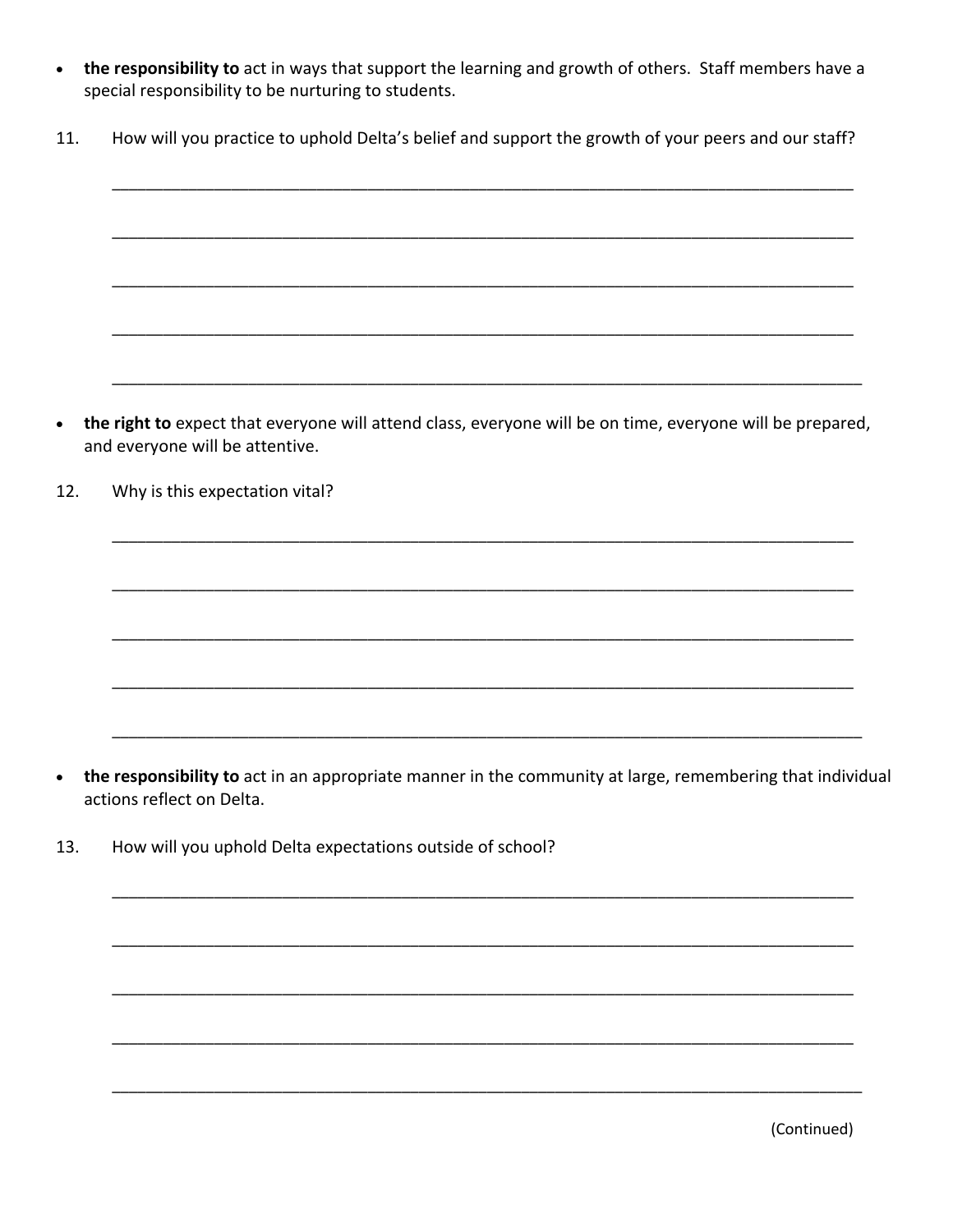- the right to expect that individual and community property will not be altered, damaged, or stolen by  $\bullet$ people in the program, and property is expected to be cared for appropriately by all students/ staff.
- How will you implement this expectation? 14.

- the right to expect that consequences will be applied to those who violate these expectations.  $\bullet$ 
	- 15. Explain why consequences are important: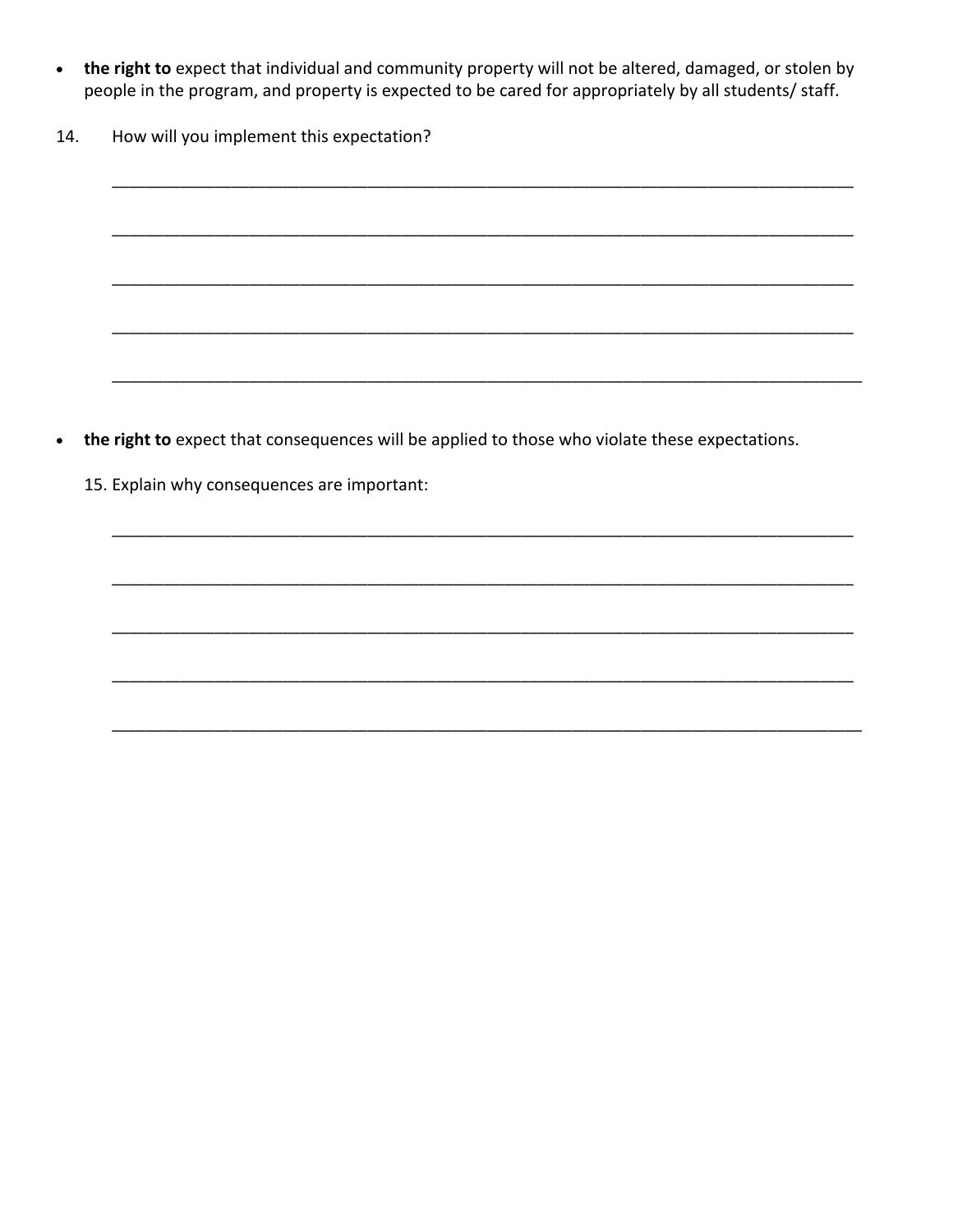### **The student applicant and parent(s)/guardian(s) must read the following and sign below to indicate that they understand and agree to these terms:**

*We, the undersigned, are aware and concur that the counselor or director of The Delta Program will contact the counselor or administrator of the school that the applicant last attended to get information concerning the academic, attendance, and discipline record of the applicant, to help determine the status under which the applicant may enroll in The Delta Program.*

*We, the undersigned, have explored the philosophy and structure of The Delta Program and wish to apply to enroll. We understand that having made the choice to apply to The Delta Program we are committing ourselves to work with the Delta community (staff, parents, and students) to help the applicant have a successful learning experience in the program. We also understand that if the program does not prove to be the appropriate educational structure, or if the applicant does not assume responsibility to meet the expectations of the program (see attached), the staff or Advising Team may decide that the student must transfer from the program to pursue her/his secondary education elsewhere.*

*We, as parents, understand that once our child is enrolled, we must commit time to help with her/his education. The minimum expectation is involvement in Advising Team Meetings (ATMs) as needed. Our signatures indicate permission for our child to enroll in The Delta Program and our commitment to attend Advising Team Meetings to help our child attain her/his educational goals.*

*\_\_\_\_\_\_\_\_\_\_\_\_\_\_\_\_\_\_\_\_\_\_\_\_\_\_\_\_\_\_\_\_\_\_\_ \_\_\_\_\_\_\_\_\_\_\_\_\_\_\_\_\_\_\_\_\_\_\_\_\_\_\_\_\_\_\_\_\_\_\_\_*

*\_\_\_\_\_\_\_\_\_\_\_\_\_\_\_\_\_\_\_\_\_\_\_\_\_\_\_\_\_\_\_\_\_\_\_ \_\_\_\_\_\_\_\_\_\_\_\_\_\_\_\_\_\_\_\_\_\_\_\_\_\_\_\_\_\_\_\_\_\_\_\_*

*\_\_\_\_\_\_\_\_\_\_\_\_\_\_\_\_\_\_\_\_\_\_\_\_\_\_\_\_\_\_\_\_\_\_\_\_\_\_\_\_\_\_\_\_\_\_\_ \_\_\_\_\_\_\_\_\_\_\_\_\_\_\_\_\_\_\_\_\_\_\_\_\_\_\_\_\_\_\_*

*\_\_\_\_\_\_\_\_\_\_\_\_\_\_\_\_\_\_\_\_\_\_\_\_\_\_\_\_\_\_\_\_\_\_\_\_\_\_\_\_\_\_\_\_\_\_\_ \_\_\_\_\_\_\_\_\_\_\_\_\_\_\_\_\_\_\_\_\_\_\_\_\_\_\_\_\_\_\_*

*\_\_\_\_\_\_\_\_\_\_\_\_\_\_\_\_\_\_\_\_\_\_\_\_\_\_\_\_\_\_\_\_\_\_\_\_\_\_\_\_\_\_\_\_\_\_\_ \_\_\_\_\_\_\_\_\_\_\_\_\_\_\_\_\_\_\_\_\_\_\_\_\_\_\_\_\_\_\_*

*List the names (at least two, including student) of those who will be on the Advising Team:*

*Parent/Guardian (Print) Other (Print)*

*Student (Print) Parent/Guardian (Print)*

*Signature of Student Date*

*Signature of Parent/Guardian Date*

*Signature of Parent/Guardian Date*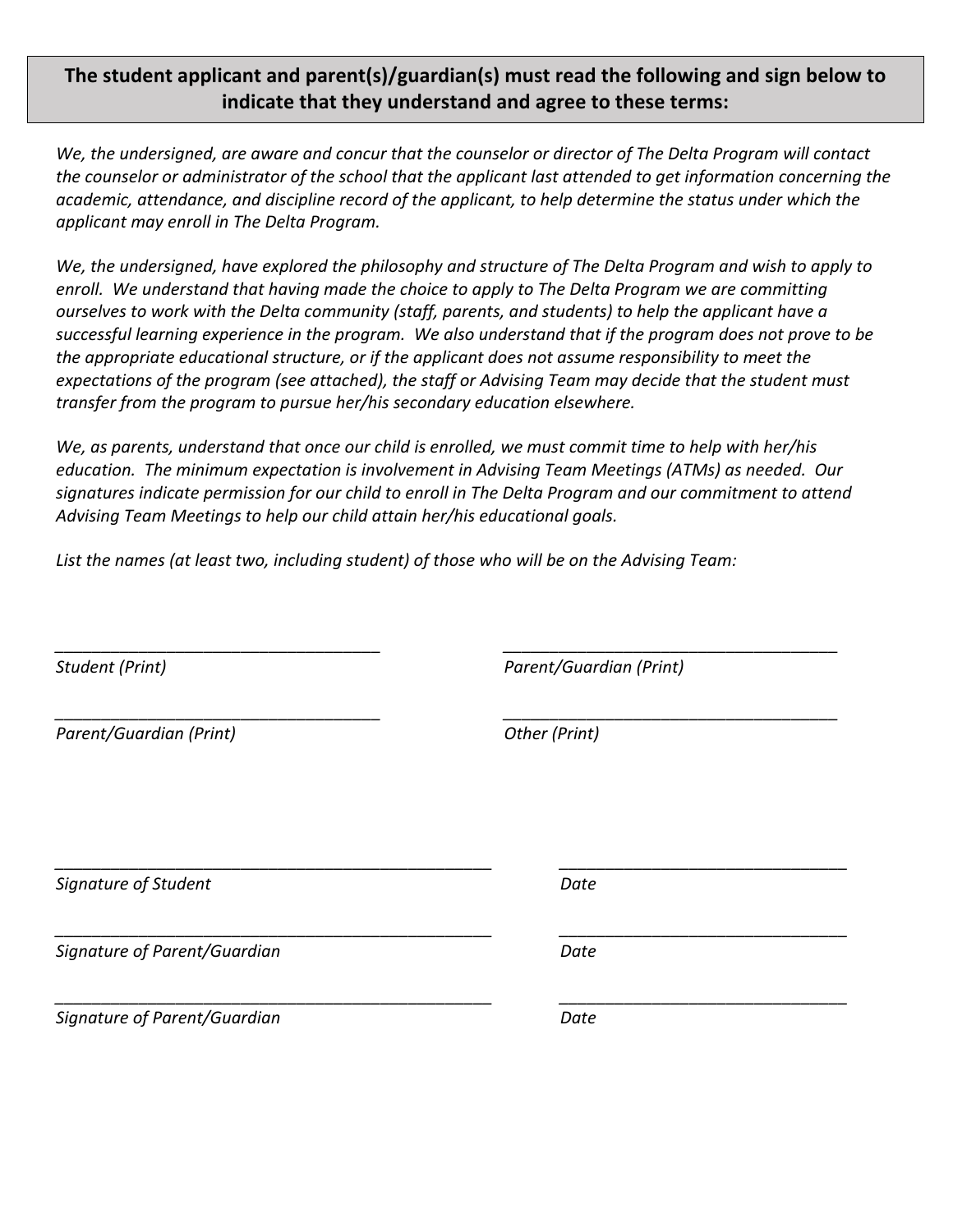*STUDENT DIRECTIONS: DETACH THIS FORM AND GIVE TO A TEACHER FOR RECOMMENDATION.*

*\*\*\*\*\*\*\*\*\*\*\*\*\*\*\*\*\*\*\*\*\*\*\*\*\*\*\*\*\*\*\*\*\*\*\*\*\*\*\*\*\*\*\*\*\*\*\*\*\*\*\*\*\*\*\*\*\*\*\*\*\*\*\*\*\*\*\*\*\*\*\*\*\*\*\*\*\*\*\*\*\*\*\*\*\*\*\*\*\*\*\*\*\*\*\*\*\*\*\*\*\*\**

# *Student Recommendation Form*

Student Name: **with a student of the student of the student**  $\mathbf{S}$ 

Please indicate the areas of strength for this student below using the following scale:

#### **1- consistently observed 2- occasionally observed 3- rarely observed 4- not applicable**

This student is:

- An independent learner.
- Able to appropriately use "open campus" structure.

Mature.

- **\_\_\_\_\_** Able to address conflicts appropriately.
- **\_\_\_\_\_** Able to complete assignments in a timely manner.
- Responsive to feedback.
- Able to maintain appropriate peer relationships.
- Able to seek out supports as needed.
- Please provide additional comments about this student:

*\_\_\_\_\_\_\_\_\_\_\_\_\_\_\_\_\_\_\_\_\_\_\_\_\_\_\_\_\_\_\_\_\_\_\_\_\_\_\_\_\_\_\_\_\_\_\_\_\_\_\_\_\_\_\_\_\_\_\_\_\_\_\_\_\_\_\_\_\_\_\_\_\_\_\_\_\_\_\_\_\_\_\_\_\_\_\_\_\_\_*

Please return this form to Jon Downs, Delta Director, through inter-office mail or mail to: 653 Westerly Parkway, State College, PA 16801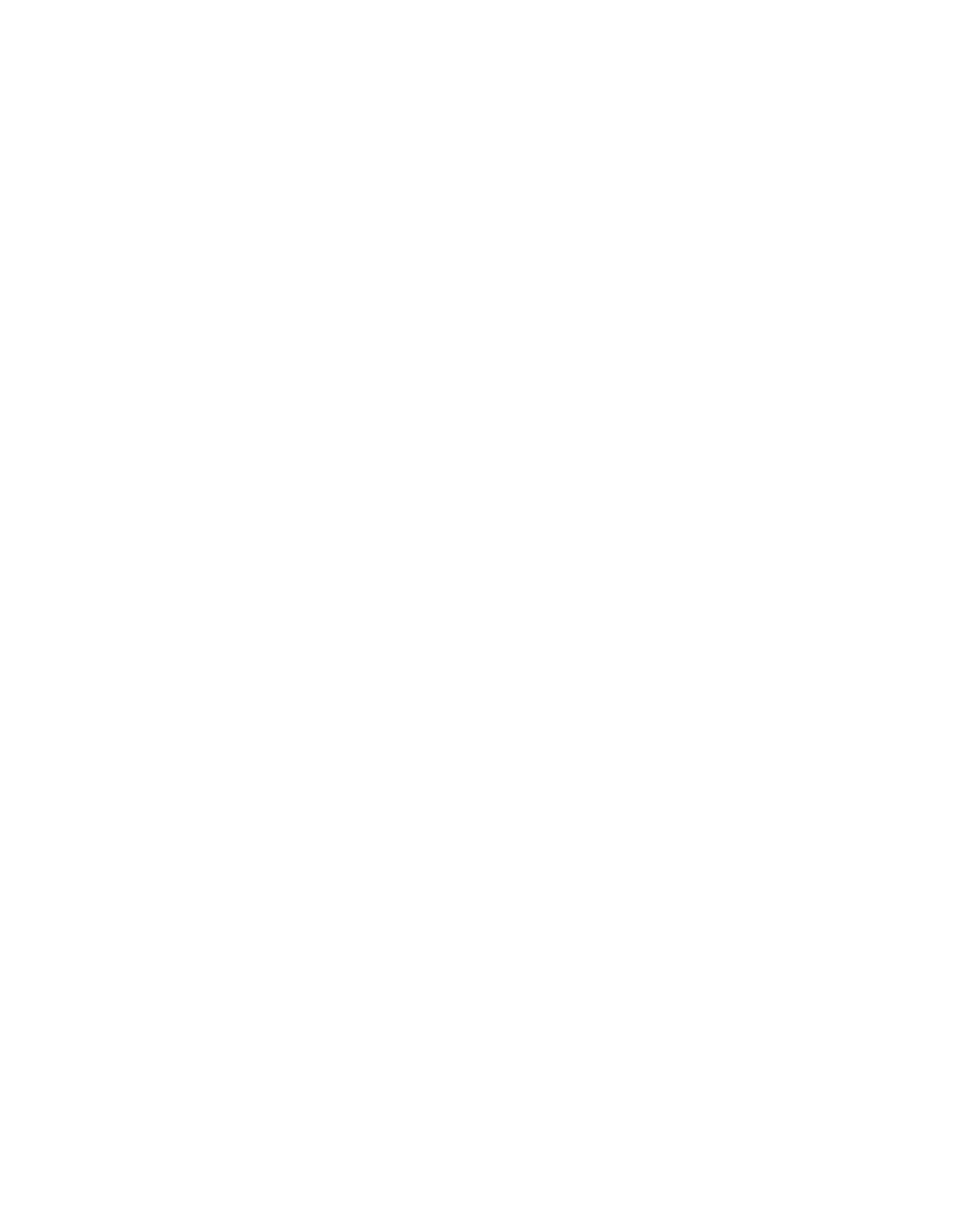### *DELTA HIGH EXPECTATIONS*

*\*Please keep this page for your reference\**

#### *Every member of Delta has:*

- **the right to** free expression within the bounds of other Delta guidelines, and with the understanding that each person will take into account the sensibilities and personal dignity of others.
- **the right to** expect that she/he will be treated with courtesy, respect, and kindness. Feelings, thoughts and opinions will be communicated directly to each other. When conflicts arise, they will be resolved peacefully, privately, and with consideration for others in the school community. **Violence is never acceptable in the Delta community.**
- **the responsibility to** act in ways, which support the learning and growth of others. Staff members have a special responsibility to be nurturing to students.
- **the right to** expect that everyone will attend class, everyone will be on time, everyone will be prepared, and everyone will be attentive.
- **the responsibility to** act in an appropriate manner in the community at large, remembering that individual actions reflect on Delta.
- **the right to** expect that individual and community property will not be altered, damaged, or stolen by people in the program.
- **the right to** expect that each person will be aware of and responsible for his/her own property and the property of others.
- **the right to** expect that consequences will be applied to those who violate these expectations.